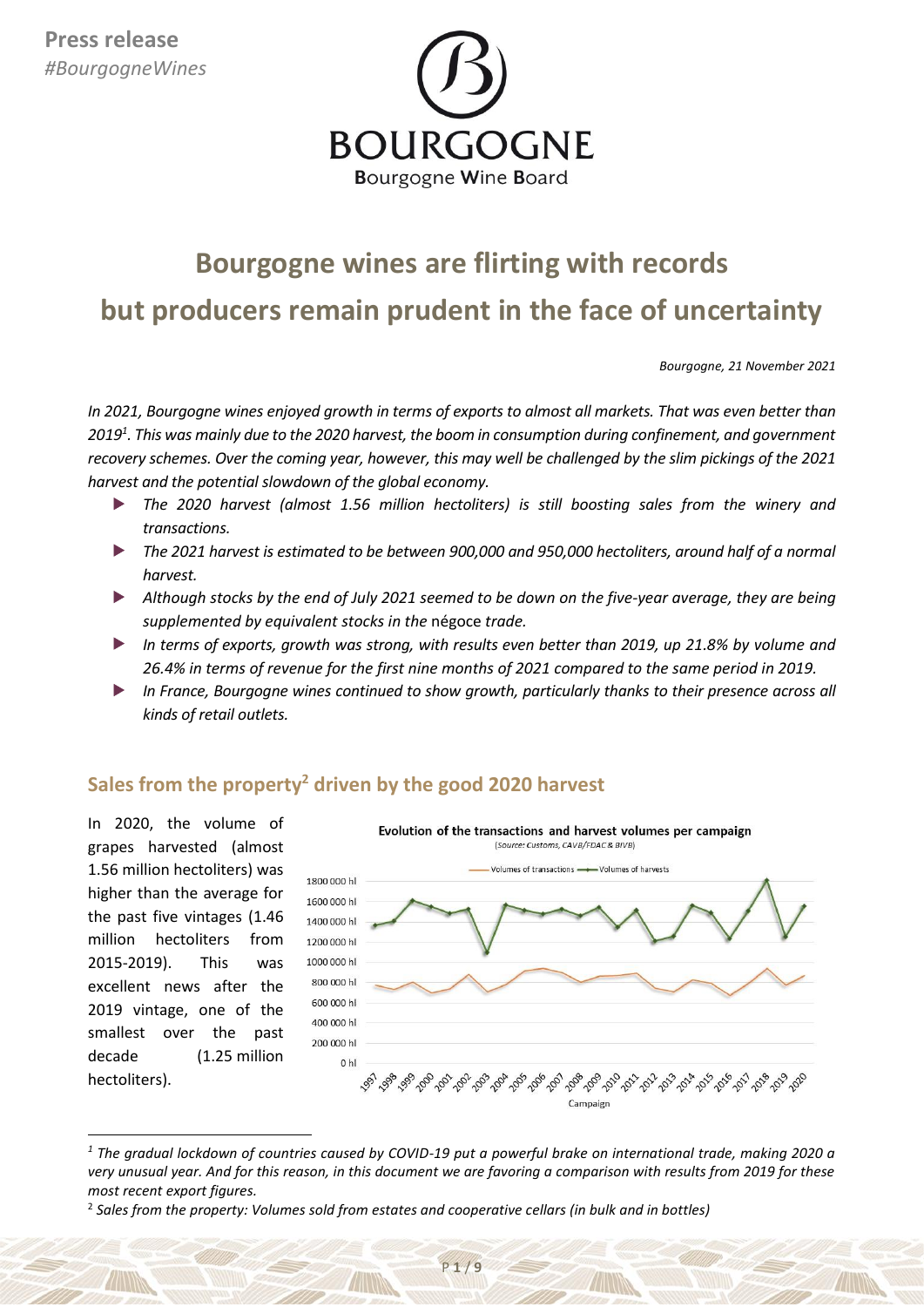

As such, the very high quality 2020 vintage had a big impact on transactions which returned to growth on a global level and gave a welcome boost across the entire Bourgogne.

• The volume of transactions in 2020-2021 (869,141 hectoliters) was up 12% compared to the 2019-2020 campaign and 9.3% compared to the average over the past five campaigns back to 2015-2016.

The availability of the 2020 vintage (89% of volumes of transactions in 2020-2021) soon compensated for the low volumes of the 2019 vintage.

• Sales from the winery during the 2020-2021 campaign (1.63 million hectoliters) were up 10.9% compared to the 2019-2020 campaign.

All colors profited from this strong dynamic: White wine (up 12%), Crémant de Bourgogne (up 25%) and even red wine (up 1.8%), despite slightly lower volumes for the 2020 vintage (down 1.7% compared to 2019).



- Stocks in the winery at the end of the 2020-2021 campaign were estimated at close to 1.2 million hectoliters, almost the same as for the 2016-2017 and 2017-2018 campaigns, which were also impacted by a small harvest, that time from 2016. In addition, there was similar stock with the *négoce* trade. This left Bourgogne with the equivalent of almost two years of average yields in stock on the eve of the harvest.
- The arrival of the 2021 harvest, of between 900,000 and 950,000 hectoliters, had an immediate impact on transaction volumes for the 2021-2022 campaign. However, sales from the property at the start of this campaign, excluding sales of the 2021 vintage, remain on a positive trend, up 2.3% by volume compared to the same period in the previous year, and stable compared to the five-year average, thanks to the 2020 vintage.

**The current situation is not unprecedented, since the average annual harvest of around 1.4 million hectoliters between 2017 and 2021 is identical to that of the previous five-year period from 2013-2017. Bourgogne industry players will nevertheless make sure to carefully supply their markets over the coming year, as they did after the 2016 and 2013 vintages.** They remain very vigilant as the current boom in consumption and the small 2021 harvest will require very careful management of volumes and distribution, which will present a major challenge over the next two years.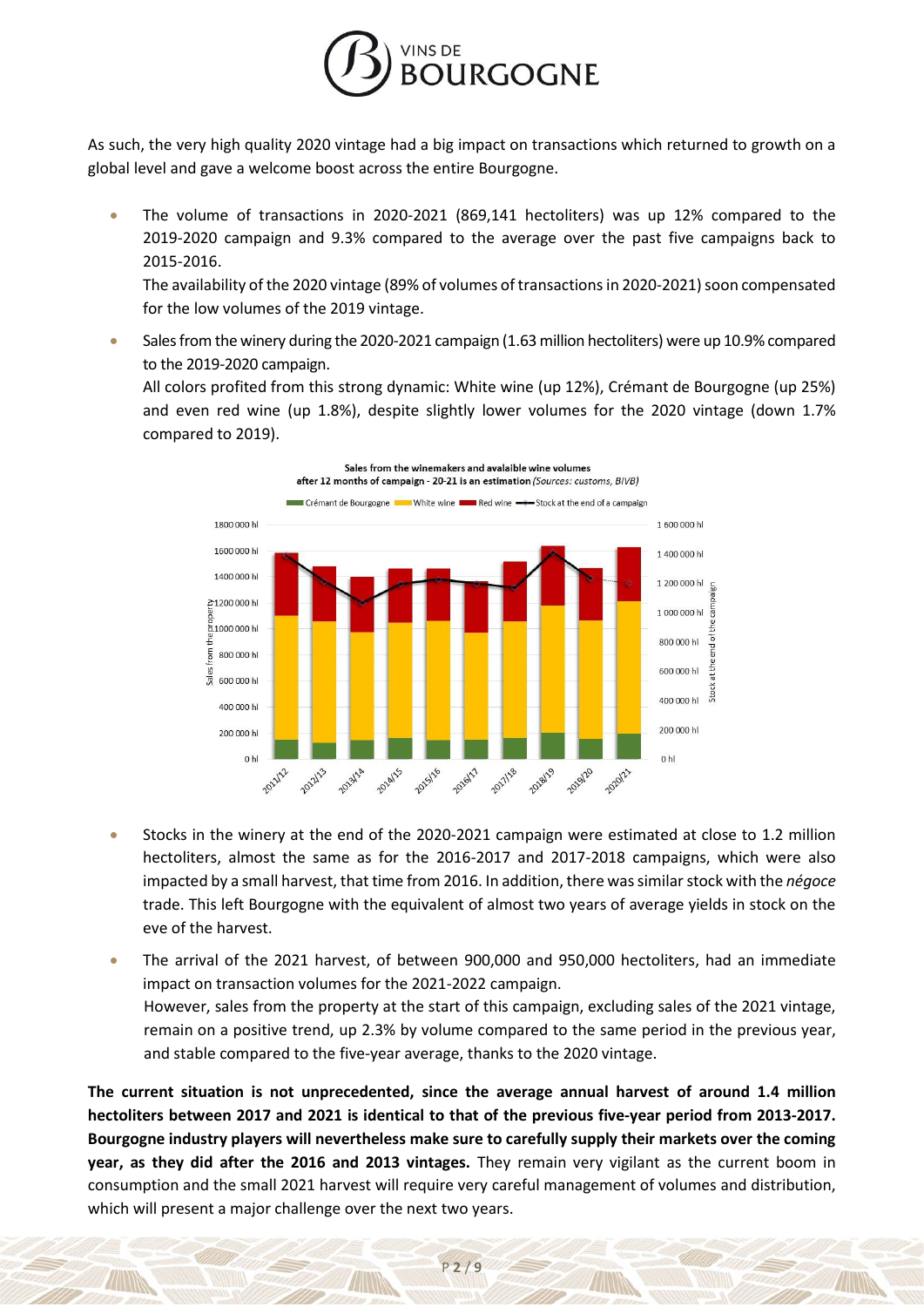

## **Export: Bourgogne wines exceed results from before the COVID-19 crisis**

The end of lockdown and gradual easing of restrictions caused by the pandemic are provoking a consumption boom in many countries. Exports of Bourgogne wines have been directly impacted by this and are also benefitting from the lifting of American levies. They have returned to growth after a stable 2020: Up 21.8% by volume and 26.4% in terms of revenue for the first 9 months of 2021 compared to the same period in 2019.

One should remember that in a context of falling exports of French *AOC* wines in 2020, down 4% by volume and 12.7% in terms of revenue compared to 2019, Bourgogne wines stood up well:

- Exports remained almost stable, down just 0.3% by volume (89.33 million bottles) and 0.7% in terms of revenue compared to 2019.
- Revenue remained above the symbolic bar of a billion euros at  $£1.032$ bn.

Nobody knows how much time this global upturn will last in the face of potential new waves of COVID-19, raw material supply shortages, and international political or economic tensions.

Bourgogne was the fastest French *AOC* wine region to return to growth, in the first three months of 2021 compared same period in 2019:

- Revenue was up 7.8% compared to a fall of 2.7% for French *AOC* wines
- Volumes rose 8.8%, compared to up 1.6% for French *AOC* wines





- Volumes were up 21.8% while they were up 8.8% for all French *AOCs* compared to the first nine months of 2019
- Revenue was up 26.4% compared to up 13.2% in 2019

Bourgogne wines broke new records for exports in this favorable context:

- Volumes exported broke the record set in the first nine months in 2007 (up 2%), just prior to the recession in 2008. and that of the first nine months of 1998 (up 2.9%), another record year for the region.
- In terms of revenue, another new record was reached by Bourgogne: Nearly 957 million euros for the first nine months of 2021.

### All colors of Bourgogne wine profited:

- 
- 
- 

• White wine: Up 19.5% by volume and 23.6% in terms of revenue Red wine: Up 28.3% by volume and 28.9% in terms of revenue • Crémant de Bourgogne: Up 12.5% by volume and 14.9% in terms of revenue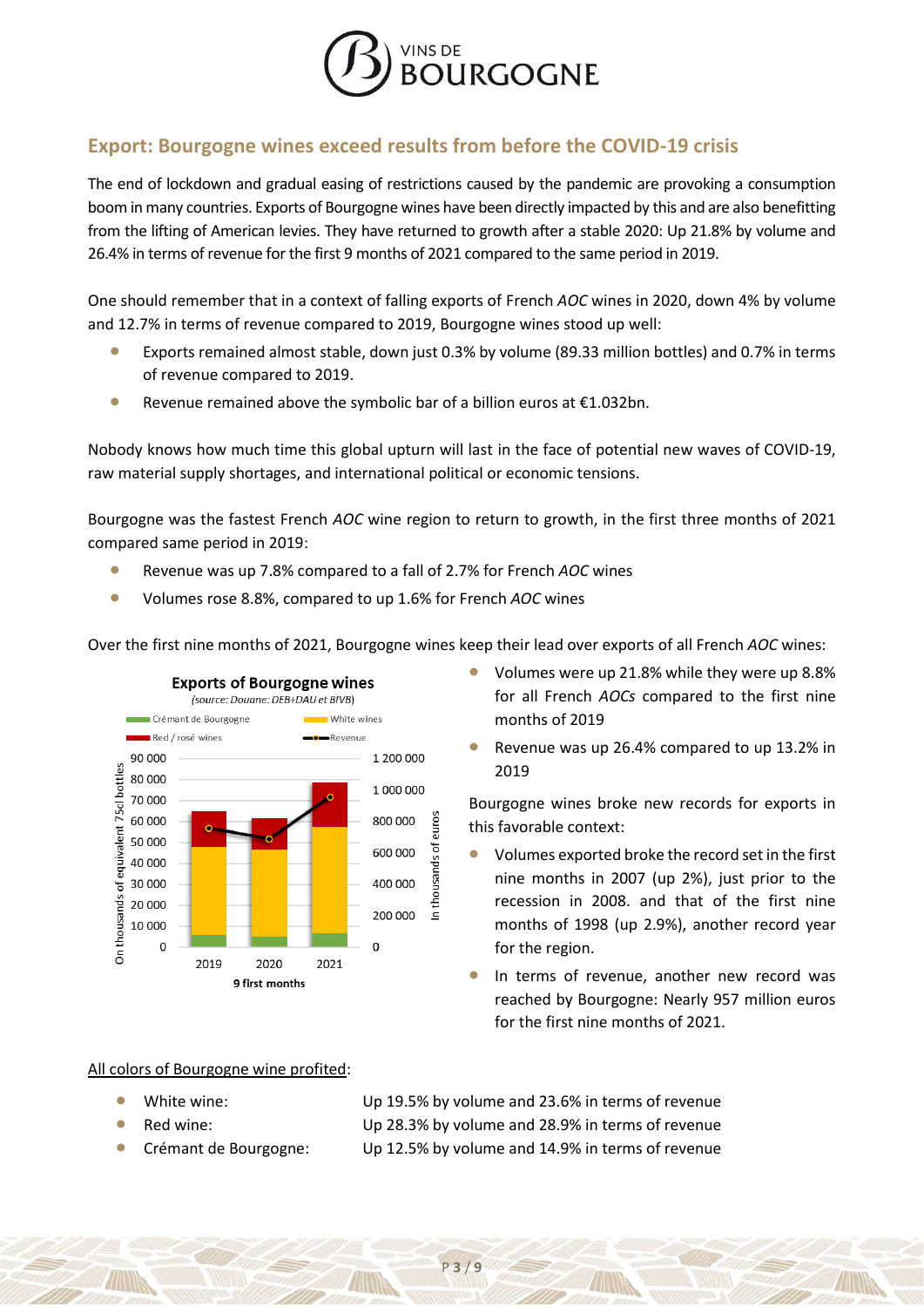

### **Exports up across almost all markets**

These excellent results will clearly be challenged by the return to normal consumption, a slowdown of economies due to a lack of raw materials and semi-conductors, and by potential future waves of the pandemic.



 $\overline{a}$ 

### **▶ United States The leading market in terms of revenue and by volume**

After a tough 18 months due to the 25% ad valorem tax<sup>3</sup>, Bourgogne wines have, since the spring, been benefitting from the lifting of this levy, with exports up 14% by volume and 10% in terms of revenue compared to the first nine months of 2019.

All colors showed good growth, almost compensating for losses by volume and revenue over the first nine months of 2020 compared to the same period a year previously:

- White wine rose 16% by volume and 8.6% in terms of revenue
- Red wine was up 8.8% by volume and 11.2% in terms of revenue
- Crémant de Bourgogne exports grew 17.4% by volume and 15.3% in terms of revenue

<sup>3</sup> *This tax was imposed on certain European products, including still French wines below 14° alcohol, as part of the Boeing/Airbus dispute. It was introduced on 19 October 2019 and suspended in mid-March 2021.*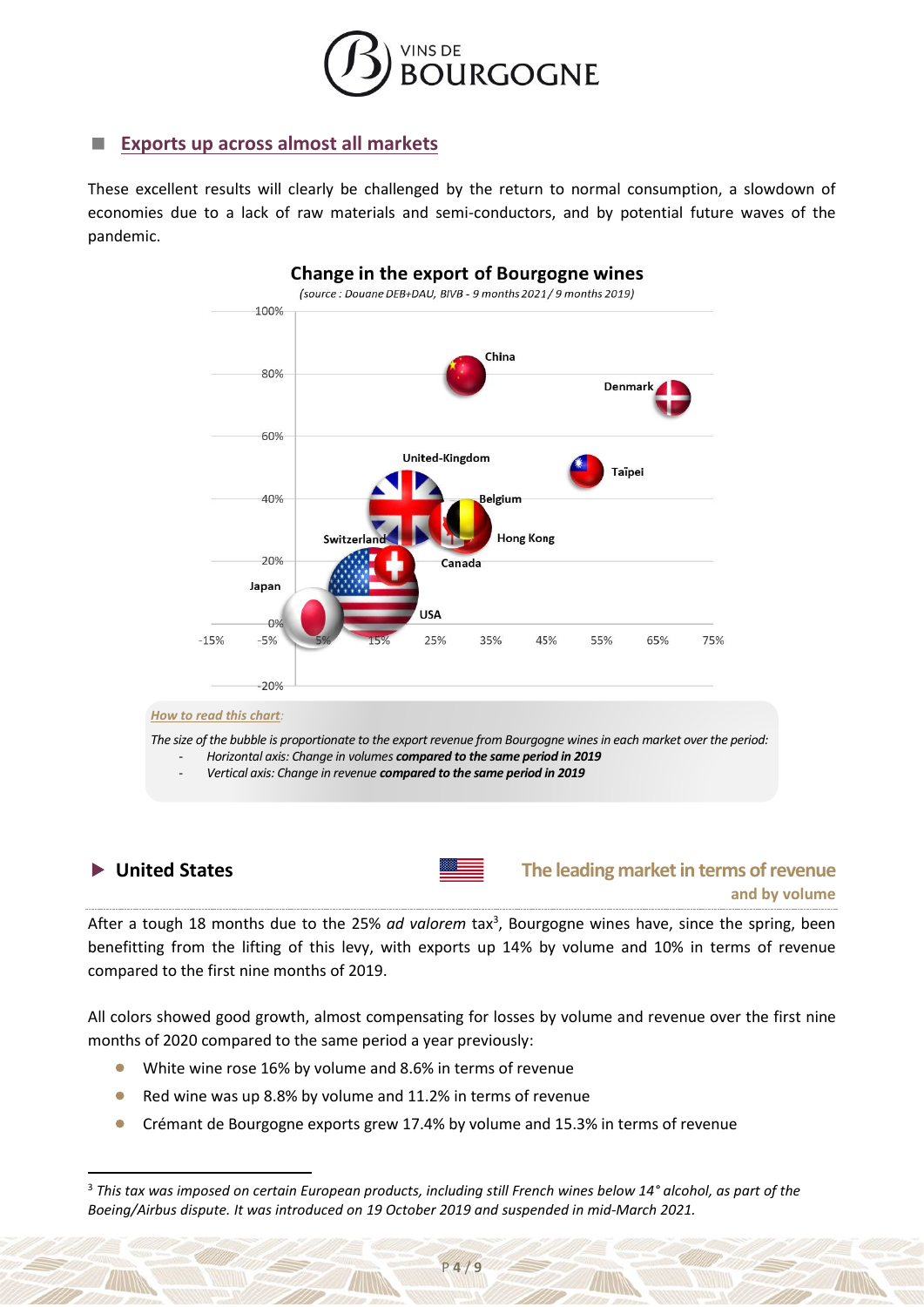

Similarly, most *AOC* groups returned to the market:

- o *Régionale* Bourgogne *AOCs* (39% of volumes exported) were up 8.7% by volume
- o The four Chablis *AOCs* (15.1% of volumes exported) rose 22% by volume, mainly due to Chablis and Petit Chablis
- o *Régionale* Mâcon *AOCs* (14.3% of volumes exported) were up 12% by volume.

Globally, French wines *AOC*s as a whole grew more slowly: Up 11% by volume and 5.5% in terms of revenue.

The USA saw GDP rise by 6.6% during the second quarter of 2021. This was inflated by expenditure by consumers who had saved money during the pandemic, but also by the Biden government's huge recovery plan of \$1.2 trillion. This advantageous economic climate was nonetheless threatened by the Delta variant.



 **The UK The second-biggest market in terms of revenue and by volume**

Over the first nine months of 2021, Bourgogne wine exports grew by volume and value, (respectively up 20% and 37.1% compared to the first nine months of 2019).

These results, that were unexpected after an already very good year in 2020, with exports up 7.3% and 1,9% compared to the first nine months of 2019, was partly due to a continuation of temporary measures to boost imports post-Brexit.

All colors of Bourgogne wine profited from this new dynamic, compared to the previous year:

- White wine (78.3% of volumes) was up 11.9% by volume
- Red wine (18.4% of volumes) rose 60.3% by volume
- Crémant de Bourgogne (3.3% of volumes) grew 77.1% by volume

But not all French winegrowing regions benefitted from this economic situation and as such, export volumes of all French *AOCs* grew much more slowly in comparison to pre-pandemic volumes: Up 2.1% in volume for the first nine months of 2021 compared to the same period in 2019.

The UK enjoyed a more rapid economic recovery compared to other countries in the EU, thanks to an early vaccination program and the lifting of COVID restrictions starting on 12 April. However, it is still yet to return to its pre-crisis level, having been hit much worse by the pandemic than neighboring countries. The UK has also been hit with a new wave of infections since October, the consequences of which are yet to be felt in the medium term.

It remains to be seen what import rules will be put in place as a result of Brexit and which could have an impact on trade as early as 2022.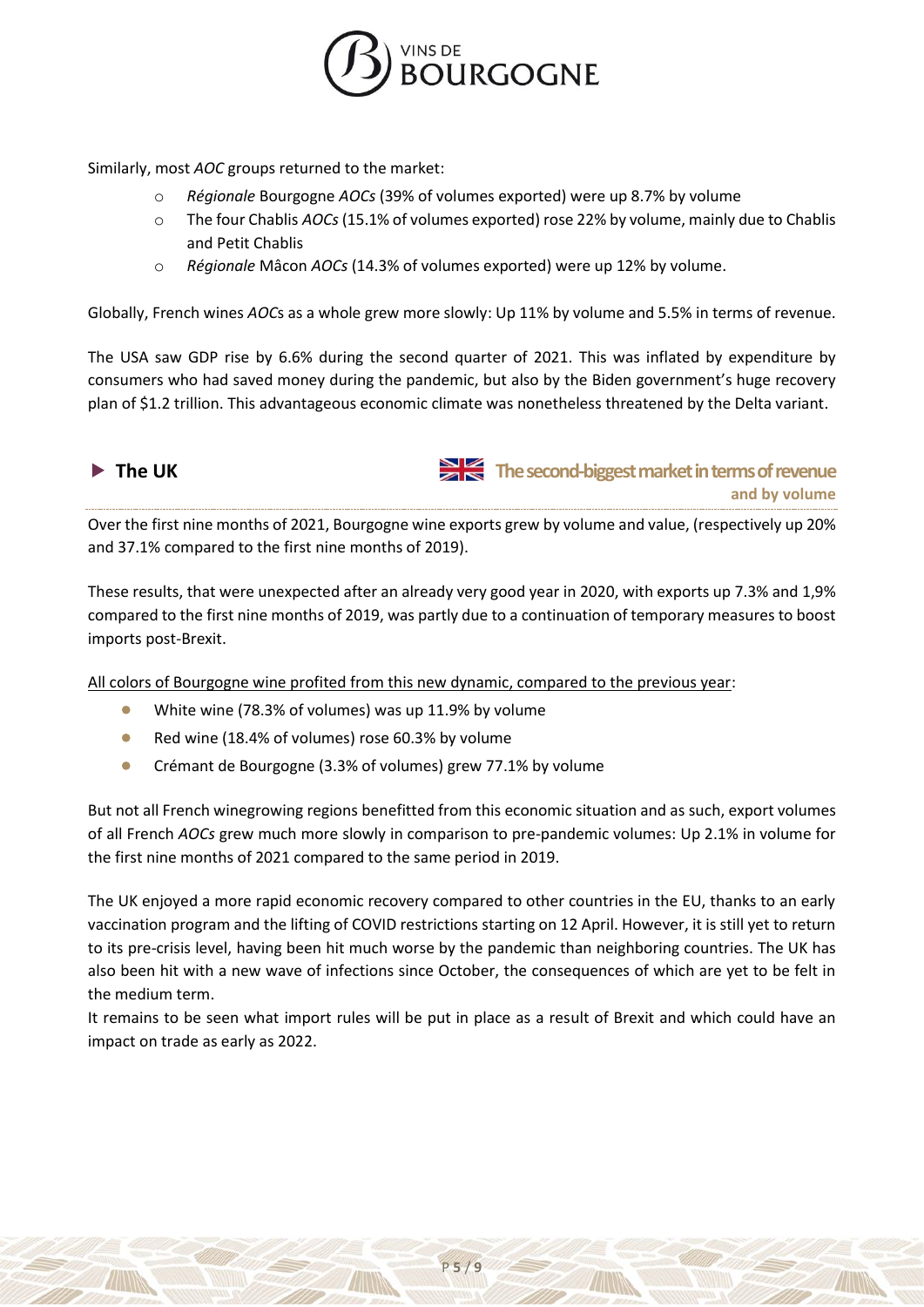

### **The other three traditional top five export markets by volume (Canada, Japan, and Belgium)**

continued to grow imports of Bourgogne wines over the first nine months of 2021.

Canada and Belgium showed double-digit growth in the first nine months of 2021 compared to the same period in 2019. Canada was also alone in seeing growth by volume and revenue during the same period in 2020.

**I Japan The third-biggest market in terms of revenue and the fifth by volume**

Exports to Japan in the first eight months of the year were stable between 2016 and 2020. But over the first nine months of 2021, exports were up 3.3% by volume and up 1.9% in terms of revenue over the same period in 2019.

- Red wine: Unlike the other top-five countries, red wines have enjoyed the only growth by volume in Japan (up 19.4%), with a lovely growth in terms of revenue (up 13.8%).
	- o *Régionale* Bourgogne *AOCs* (73.7% of volumes exported) were up 24% by volume and 28.1% in terms of revenue
- White wine and Crémant de Bourgogne were unable to return in 2021 to levels they enjoyed over the first nine months of 2019: Down 7.9% by volume for whites and down 15.7% for Crémant de Bourgogne (representing around 3.7% of volumes exported). They were also down in terms of revenue by 10.6% for the whites and 8% for Crémant de Bourgogne.



**Canada The fifth-biggest market in terms of revenue and the third by volume**

Canada held onto third place in terms of exports by volume over the period, showing growth of 28.1% by volume and 31.9% in terms of revenue compared to the first nine months of 2019.

- White wine (66.3% of volumes exported) was up 30% by volume
	- o *Régionale AOCs*(58.9% of volumes ofwhites)were up 15% by volume and 22.1% in terms of revenue
	- o The four Chablis *AOCs* (34.3% of volumes of whites) were up 68.2% by volume and 54.1% in terms of revenue
- Red wine (29.4% of volumes exported) was up 33.2% by volume
- Only Crémant de Bourgogne (4.3% of volumes exported) went down 13.7%

 **Belgium The seventh-leading market in terms of revenue and the fourth biggest by volume**

Belgium nudged ahead of Japan in terms of export volumes, thanks to growth on two fronts, with exports up 3.7% by volume and 33.5% in terms of revenue compared to the first nine months of 2019.

All colors profited from this boom:

- White wine (74.9% of volumes and 68.4% of the value) was up 28.7% by volume and 32.8% in terms of revenue
	- o *Régionale* Mâcon and *Village* AOCs from the Mâconnais (49.7% of volumes of whites) were up 23.8% by volume and 26% in terms of revenue
	- o *Régionale* Bourgogne *AOCs* (21% of volumes of whites) were up 28.9% by volume and 40.3% in terms of revenue
- Red wine (13.4% of volumes exported and 25% of the value) saw a rise of 34.9% by volume and 34.2% in terms of revenue
- Crémant de Bourgogne (11.7% of exports by volume) were up 39.3% by volume and 38% in terms of revenue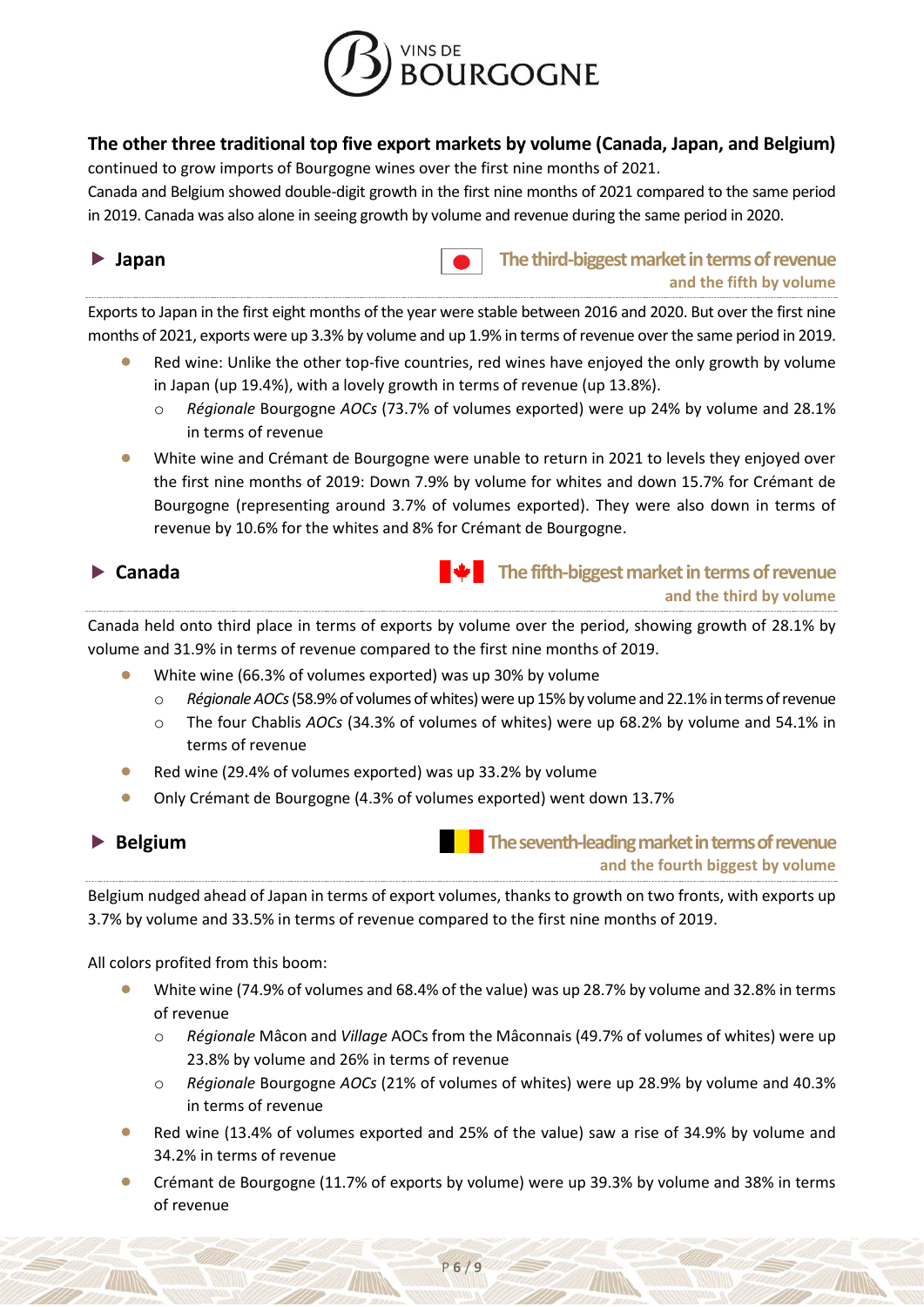

## **Exports of Bourgogne wines to three of the top-15 importing countries continued to grow in the first nine months of 2021.**

 **Switzerland The sixth-biggest market in terms of revenue and the 13 th by volume**

Switzerland held onto sixth place in terms of revenue over the period, with growth of 18.6% by volume and 21.5% in terms of revenue compared to the first nine months of 2019.

- White wine (59.5% of volumes exported) was up 12.2% by volume
	- o The four Chablis *AOCs* (43.6% of white wine volumes) were up 34.4% by volume and 34.8% in terms of revenue
	- o *Régionale* Bourgogne and Mâcon *AOCs* (27.3% of white wine volumes) were up 30.1% in terms of revenue and down 7.6% by volume
	- o *Village* and *Village Premier Cru AOCs* from the Côte de Nuits and Côte de Beaune (12.5% of white wine volumes) were up 14.6% by volume and up 51% in terms of revenue
- Red wine (39.1% of volumes exported) was up 30% by volume
- Crémant de Bourgogne (1.4% of volumes exported): Down compared to the first nine months of 2019

▶ Sweden **The 10<sup>th</sup>-biggest market in terms of revenue and the sixth by volume**

Sweden is the leading export market in Scandinavia for Bourgogne wines by volume and it has enjoyed constant growth since the 2000s. This growth remained strong in 2021: Up 16.8% by volume and 20.1% in terms of revenue compared to the first nine months of 2019.

- White wine (57.4% of volumes exported) was up 16.3% by volume
	- o The four Chablis *AOCs*(50% of white wine volumes) were up 7.3% by volume and 4.9% in terms of revenue
	- o *Régionale* Bourgogne and Mâcon *AOCs* (44.5% of white wine volumes) were up 22% by volume and 19.2% in terms of revenue
- Red wine (15.4% of volumes exported) was up 21% by volume
- Crémant de Bourgogne (27.2% of volumes exported) was up 15.7% by volume

**Denmark The ninth-biggest market in terms of revenue and the eighth-biggest by volume**

Denmark is the second leading export market in Scandinavia by volume and in terms of revenue*.* In 2020, it returned to the strong levels of imports it enjoyed in 2011. The first nine months of 2021 confirmed this shift, with exports up 67.8% by volume and 72.3% in terms of revenue compared to the first nine months of 2019.

P **7** / **9**

- White wine (58.4% of volumes exported) was up 63.3% by volume
	- o *Régionale* Bourgogne and Mâcon *AOCs* (47% of white wine volumes) were up 86.8% by volume and 80.7% in terms of revenue
	- o The four Chablis *AOCs* (37% of white wine volumes) were up 28.9% by volume and 31.8% in terms of revenue
- Red wine (26.7% of volumes exported) was up 130.9% by volume
- Crémant de Bourgogne (14.9% of volumes exported) was up 21.4% by volume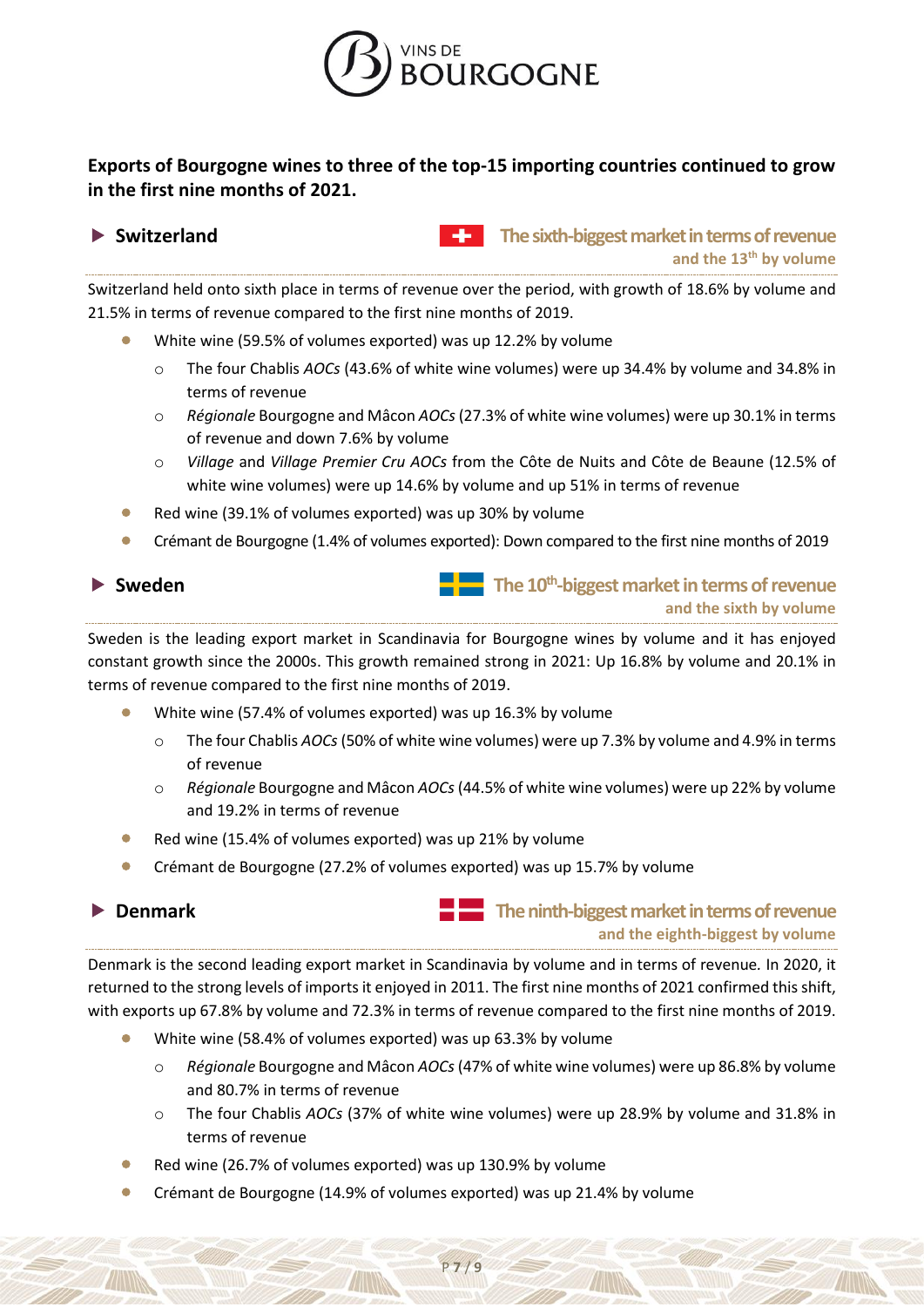

### **Three Asian markets performed particularly well in 2021**

Hong Kong, Taiwan, and China mainly import red Bourgogne wines, and over the first nine months of 2021, these three markets enjoyed very strong export growth by volume and in terms of revenue.

| $\blacktriangleright$ | <b>Hong Kong</b> |  |
|-----------------------|------------------|--|
|-----------------------|------------------|--|

**Homagest market in terms of revenue and the 14 th by volume**

Hong Kong held onto its fourth place in terms of revenue over the period, with growth up 30.6% by volume and 30.7% in terms of revenue compared to the first nine months of 2019.

- Red wine (51.5% of volumes exported) was up 38.6% by volume
	- o *Village, Village Premier Cru* and *Grand Cru AOCs* from the Côte de Nuits and Côte de Beaune (58.6% of all red wine export volumes) were up 78.9% by volume and 76.3% in terms of revenue
	- o *Régionale* Bourgogne *AOCs* (37.6% of all red wine export volumes) were up 70.2% by volume, but down 2.4% in terms of revenue
- White wine (47.4% of white wine volumes exported) was up 21.6% by volume
- Crémant de Bourgogne (1.1% of volumes exported) was up 161.5% by volume



 **China The eight-biggest market in terms of revenue and the 10th by volume**

China moved into eighth place in terms of revenue for the period, with growth up 30.6% by volume and 79.5% in terms of revenue compared to the first nine months of 2019.

- Red wine (64% of volumes exported) was up 5.5% by volume
	- o *Régionale* Bourgogne *AOCs* (66.5% of all red wine export volumes) were up 57.9% in terms of revenue and down just 4.4% by volume, following on from very dynamic figures in 2019.
	- o *Village, Village Premier Cru* and *Grand Cru AOCs* from the Côte de Nuits and Côte de Beaune (27.3% of all red wine export volumes) were up 50.4% by volume and 84.8% in terms of revenue
- White wine (35% of volumes exported) was up 126% by volume
- Crémant de Bourgogne (1% of volumes exported) was up 158.6% by volume



▶ Taiwan **Taiwan The 11<sup>th</sup>-biggest market in terms of revenue and the 18th by volume**

Taiwan moved into 10<sup>th</sup> place in terms of revenue over the period, with growth up 52.3% by volume and up 48.8% in terms of revenue compared to the first nine months of 2019.

- Red wine (60.6% of volumes exported) was up 44.9% by volume
	- o *Village, Village Premier Cru* and *Grand Cru AOCs* from the Côte de Nuits and Côte de Beaune (55.7% of all red wine export volumes) were up 56.5% by volume and 40,9% in terms of revenue
	- o *Régionale* Bourgogne *AOCs* (30.7% of all red wine export volumes) were up 5.6% by volume but fell by 2.8% in terms of revenue
- White wine (37.6% of volumes exported) was up 69.7% by volume
- Crémant de Bourgogne (1.9% of volumes exported) was up 9.9% by volume